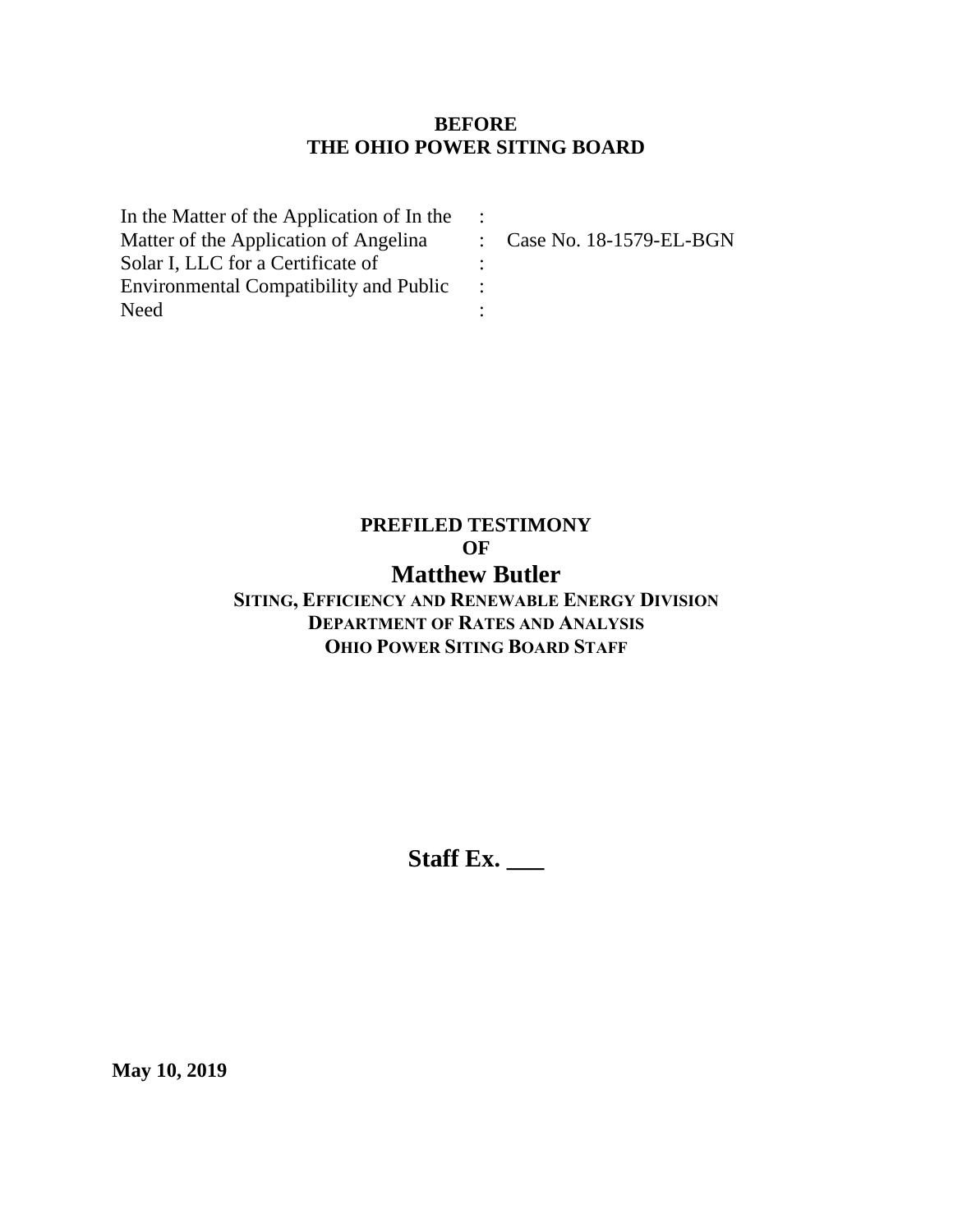| $\mathbf{1}$   | 1. | Q. | Please state your name and business address.                                   |
|----------------|----|----|--------------------------------------------------------------------------------|
| $\overline{2}$ |    | A. | My name is Matt Butler, and my business address is 180 East Broad Street,      |
| 3              |    |    | 6th Floor, Columbus, Ohio 43215-3793.                                          |
| $\overline{4}$ |    |    |                                                                                |
| 5              | 2. | Q. | By whom are you employed and what is your position?                            |
| 6              |    | A. | I am employed by the Public Utilities Commission of Ohio (Commission)          |
| 7              |    |    | as an Administrative Officer 2 in the Siting, Efficiency, and Renewable        |
| 8              |    |    | Energy Division of the Rates and Analysis Department. I am assigned to         |
| 9              |    |    | work on power siting issues in a public affairs capacity. Part of this role is |
| 10             |    |    | to docket and reply to comments that are received from the public by the       |
| 11             |    |    | Ohio Power Siting Board (Board) and to prepare the public interaction and      |
| 12             |    |    | participation section of Board staff reports.                                  |
| 13             |    |    |                                                                                |
| 14             | 3. | Q. | Please summarize your educational background and work experience.              |
| 15             |    | A. | I earned my B.A. degree in history from The Ohio State University. I have      |
| 16             |    |    | been employed by the Commission since December 2000 in several roles,          |
| 17             |    |    | including as public information officer and communications chief in the        |
| 18             |    |    | Commission Office of Public Affairs. Prior to my time at the Commission, I     |
| 19             |    |    | was employed for approximately one year as an administrative aide to a         |
| 20             |    |    | member of the Ohio General Assembly.                                           |
| 21             |    |    |                                                                                |
| 22             | 4. | Q. | Have you testified in prior proceedings before the Board?                      |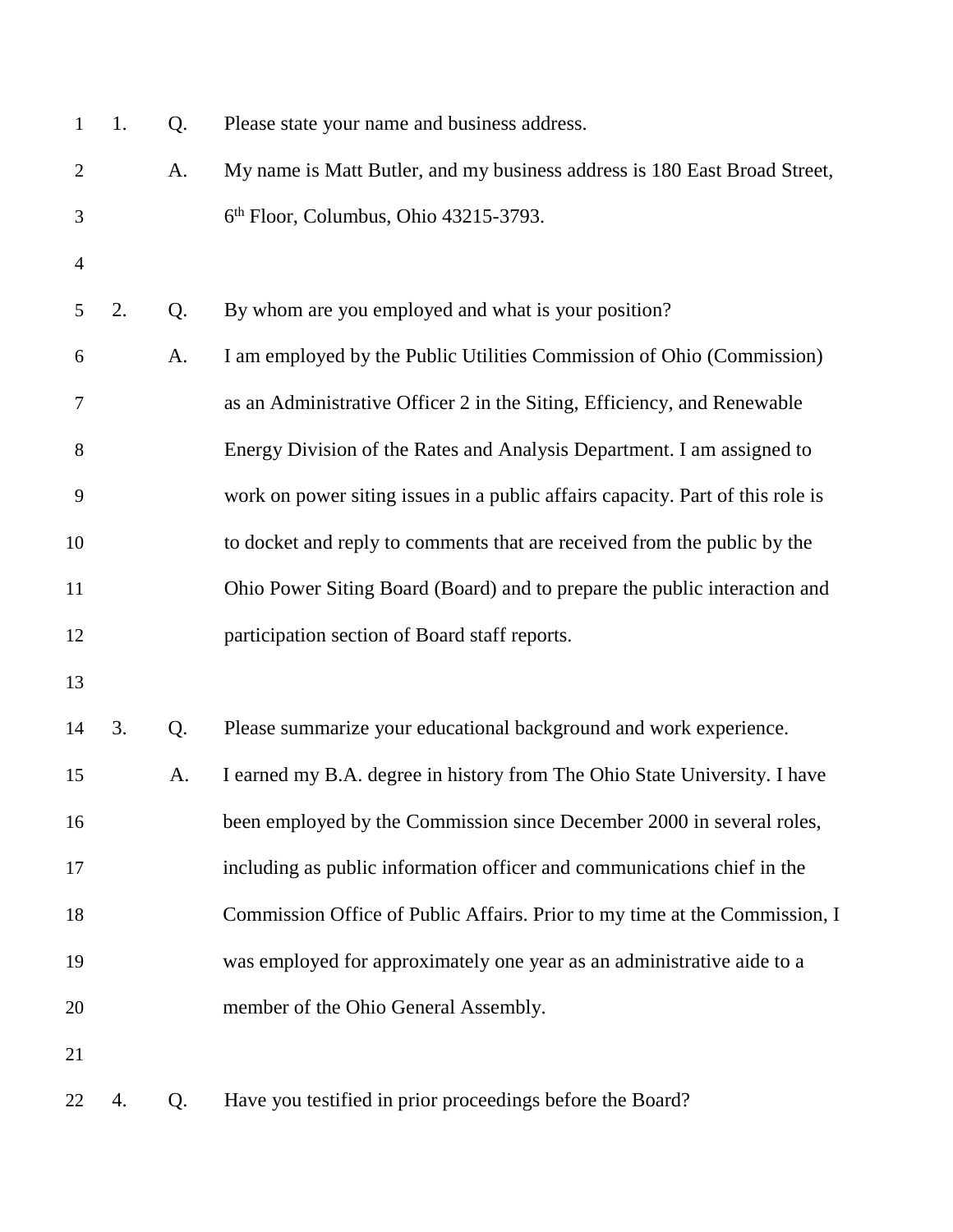| $\mathbf{1}$   |    | A. | Yes. I filed testimony in case numbers 16-0253-EL-BGN and                       |
|----------------|----|----|---------------------------------------------------------------------------------|
| $\overline{2}$ |    |    | 16-1871-EL-BGN.                                                                 |
| 3              |    |    |                                                                                 |
| 4              | 5. | Q. | What is the purpose of your testimony in this proceeding?                       |
| 5              |    | A. | With my testimony, I am sponsoring a portion of the Staff Report of             |
| 6              |    |    | Investigation (Staff Report). Specifically, I prepared the section of the Staff |
| 7              |    |    | Report titled "Public Interaction and Participation."                           |
| 8              |    |    |                                                                                 |
| 9              | 6. | Q. | Are you testifying to any specific conditions in the Staff Report? If so,       |
| 10             |    |    | which ones?                                                                     |
| 11             |    | A. | Yes, conditions 12 through 15.                                                  |
| 12             |    |    |                                                                                 |
| 13             | 7. | Q. | Does this conclude your testimony?                                              |
| 14             |    | A. | Yes it does. However, I reserve the right to submit supplemental testimony      |
| 15             |    |    | as described herein, as new information subsequently becomes available or       |
| 16             |    |    | in response to positions taken by other parties.                                |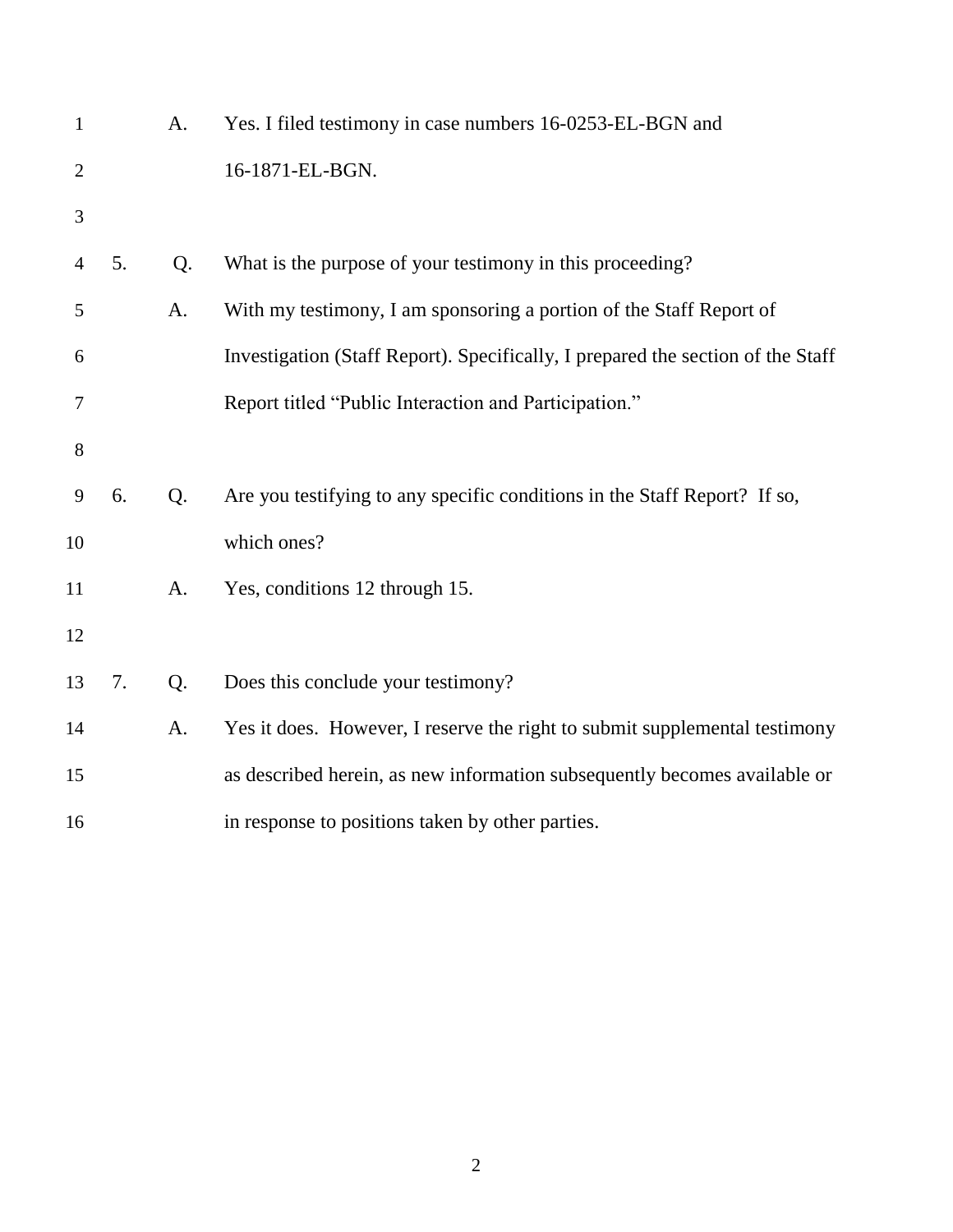### **PROOF OF SERVICE**

I hereby certify that a true copy of the foregoing Prefiled Testimony of Matthew Butler, submitted on behalf of the Staff of the Ohio Power Siting Board, was served via electronic mail, upon the following parties of record, this 10th day of May, 2019.

/s/ *Jodi Bair*

**Jodi Bair**

### **Parties of Record:**

mwtaylor@vorys.com [kwest@prebco.org](mailto:kwest@prebco.org) [torahood@bricker.com](mailto:torahood@bricker.com) [amilam@ofbf.org](mailto:amilam@ofbf.org) [jvankley@vankleywalker.com](mailto:jvankley@vankleywalker.com) [mjsettineri@vorys.com](mailto:mjsettineri@vorys.com) [tboggs@fbtlaw.com](mailto:tboggs@fbtlaw.com) [dborchers@brocker.com](mailto:dborchers@brocker.com)